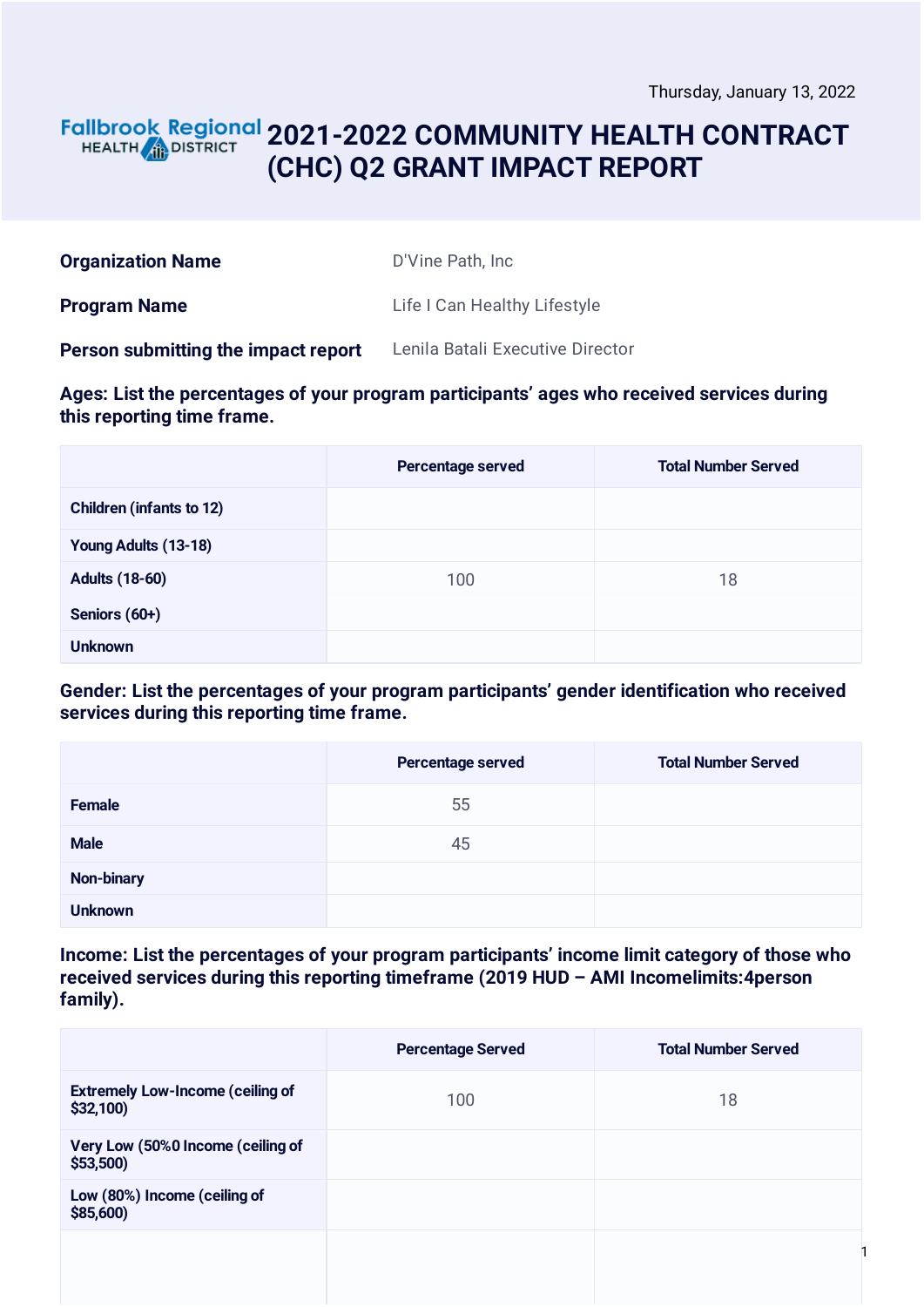|                                             | <b>Percentage Served</b> | <b>Total Number Served</b> |
|---------------------------------------------|--------------------------|----------------------------|
| <b>Higher than listed limits</b>            |                          |                            |
| <b>Unknown</b>                              |                          |                            |
| <b>How many District residents directly</b> | 75                       |                            |

**benefited (participant/client)from this program:**

# **GOALS & OBJECTIVES**

#### **Goal 1 & Objectives: From your application, please provide your measurable outcomes for each of your stated objectives.**

Reduce social isolation and increase social interaction in young adults with Autism, Aspergers, and other intellectual Disabilities/Developmental Disabilities in Fallbrook, Bonsall and surrounding areas. Objective 1: Provide a dance event to 50 people with Autism, Aspergers, and other disabilities in the Fallbrook, Bonsall and surrounding areas.

Objective Outcome: We hosted 2 dances in this reporting time frame

- A Halloween Costume Dance party, in which we had 43 people with disabilities attend from the local community along with their families. We took attendance and asked the participants quick questions before they left to determine their success at the dance social.

Everyone had a wonderful time being outdoors dancing under the stars to their favorite dance songs. The parents expressed gratitude for hosting the dance as many of their adult children are missing the social interactions since the pandemic.

-Christmas Parade and post dance party. D'Vine Path participated in the Fallbrook Christmas Parade this year with all our students. Some were in the truck bed singing, others were walking doing sign language, and the rest was playing their ukelele instruments. Parents and siblings of our participants also walked in the parade. It was a happy and cheerful event! We continued the Christmas spirit to the ranch for a dance party with all the participants. We recorded 38 participants. Again, the parents and other relatives expressed their happiness about being able to attend a joyous event.

### **Goal 2 & Objectives: From your application, please provide your measurable outcomes for each of your stated objectives.**

N/A

# **PARTICIPANT SUCCESS STORY**

### **Participant Success Story:**

Today we'll talk about "Chase". He has moderate autism and is non-verbal. When he started the program, he expected everyone around him to attend to his every need. He was able to accomplish this because he is cute and likes to look helpless! When we implemented the Life I Can Healthy LifestyleProgram he was instantly fascinated by the cooking classes. At the start of every cooking class he would scramble to sit at the front and didn't need help from anyone. He raised his hand to participate every chance he got and assisted the chef. All the facilitators noticed a big change in his attitude and Chase started to become more independent. When he gets dropped off at the program he no longer needed anyone to help him out of his mom's car or assist him up the steep driveway to the program. One day I was sitting at my desk looking out the window and noticed a young man with a baseball cap backward on his head strutting up the driveway, and I thought "Who's this new person coming to the program?" He looked like a typical young man with confidence. He turned around to say "Hi" and it was Chase! I was pleasantly shocked and amazed. And I thought "There he is". Because of the Life I Can Healthy Lifestyle grant funded by the Fallbrook Health District, Chase's transformation was possible. He found what he loved to do and also found his independence. Thank you!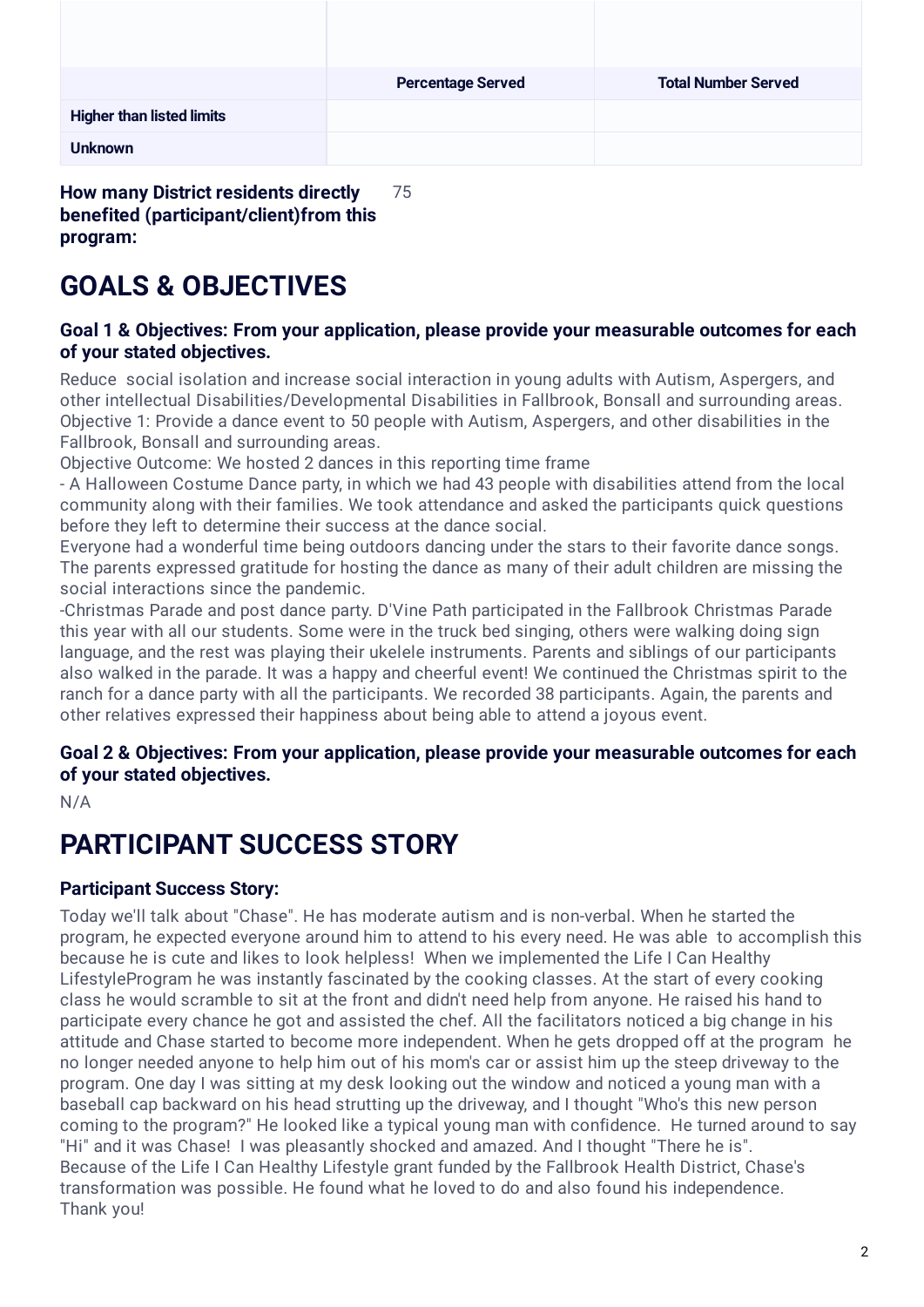#### **Participant Success Story:**



## **ACKNOWLEDGEMENT**

**Please describe how the Fallbrook Regional Health District's investment in this program was acknowledged during this reporting timeframe.**

We acknowledge the CHC grants through social media.

**Acknowledgment example: please upload an example of one method in which the District was acknowledged.**